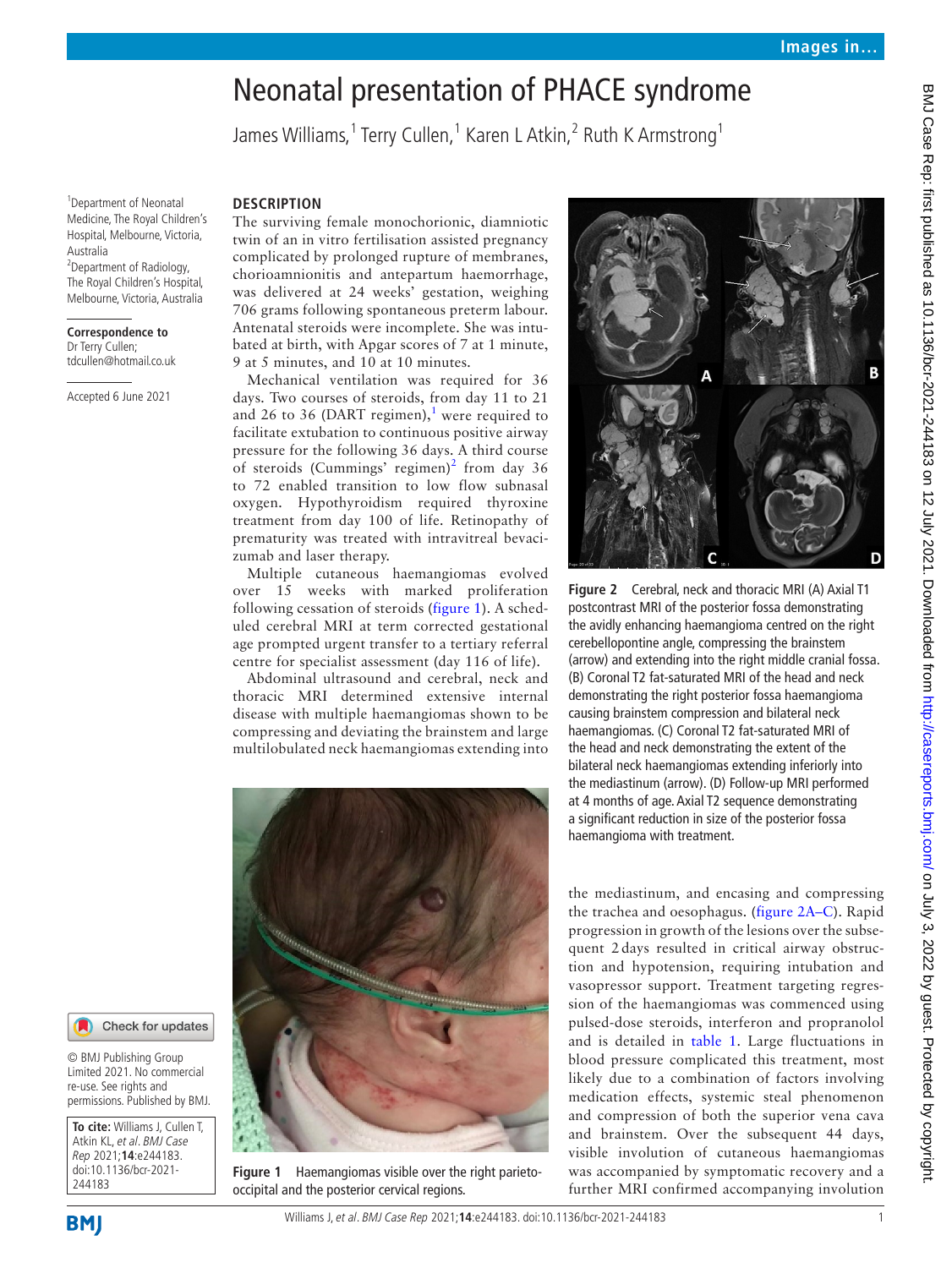#### <span id="page-1-0"></span>**Table 1** Summary of medical treatment to reduce mass effect of capillary haemangiomas from day 116 of life

| Drug, route                      | Dose, frequency           | Duration of treatment (days of life) |
|----------------------------------|---------------------------|--------------------------------------|
| Propranolol PO                   | 1 mg/kg three times a day | 116-ongoing, aged 10 months          |
| Methylprednisolone intravenously | 30 mg/kg OD               | 118-121                              |
| Interferon alpha 2a S/C          | 3 million subunits OD     | 119-156                              |
| Prednisolone intravenously       | 2 mg/kg OD                | $121 - 134$                          |
| Hydrocortisone PO                | 3 mg/kg OD                | 135-160                              |

OD, once daily; PO, orally; S/C, subcutaneous.

of internal haemangiomas with significant reduction in mass effect ([figure](#page-0-1) 2D).

PHACE (Posterior fossa malformations, haemangioma, arterial anomalies, coarctation of the aorta/cardiac defects and eye abnormalities) syndrome ([table](#page-1-1) 2) was confirmed on MRI angiography by the demonstration of variant arterial anatomy

<span id="page-1-1"></span>

| Diagnostic criteria of PHACE syndrome <sup>3</sup><br>Table 2                                                                                                                                                                                                                                        |                                                                                                                                                                                                                                                                                                                                                                                                                                                                                                                                                   |                                                                                                               |  |
|------------------------------------------------------------------------------------------------------------------------------------------------------------------------------------------------------------------------------------------------------------------------------------------------------|---------------------------------------------------------------------------------------------------------------------------------------------------------------------------------------------------------------------------------------------------------------------------------------------------------------------------------------------------------------------------------------------------------------------------------------------------------------------------------------------------------------------------------------------------|---------------------------------------------------------------------------------------------------------------|--|
| Organ systems                                                                                                                                                                                                                                                                                        | Major criteria                                                                                                                                                                                                                                                                                                                                                                                                                                                                                                                                    | Minor criteria                                                                                                |  |
| Arterial anomalies                                                                                                                                                                                                                                                                                   | Anomaly of major cerebral or cervical<br>arteries *1<br>Dysplasia ‡ of the large cerebral arteries<br>Arterial stenosis or occlusion with<br>or without Moyamoya collaterals<br>Absence or moderate to severe<br>hypoplasia of the large cerebral<br>and cervical arteries<br>Aberrant origin or course of the<br>▶<br>large cerebral or cervical arteries<br>except common arch variants such<br>as bovine arch<br>Persistent carotid-vertebrobasilar<br>anastomosis (proatlantal<br>segmental, hypoglossal, otic and/or<br>trigeminal arteries) | Aneurysm of any of the<br>cerebral arteries                                                                   |  |
| Structural brain                                                                                                                                                                                                                                                                                     | Posterior fossa brain anomalies<br>Dandy-Walker complex<br>▶<br>Other hypoplasia/dysplasia of the<br>ь<br>mid and/or hind brain                                                                                                                                                                                                                                                                                                                                                                                                                   | Midline brain anomalies<br><b>Malformation of cortical</b><br>development                                     |  |
| Cardiovascular                                                                                                                                                                                                                                                                                       | Aortic arch anomalies<br>Coarctation of the aorta<br>Dysplasia*<br>►<br>▶<br>Aneurysm<br>Aberrant origin of the subclavian<br>artery with or without a vascular<br>ring                                                                                                                                                                                                                                                                                                                                                                           | Ventricular septal defect<br>Right aortic arch/double<br>aortic arch<br>Systemic venous anomalies             |  |
| Ocular                                                                                                                                                                                                                                                                                               | Posterior segment abnormalities<br>Persistent hyperplastic primary<br>▶<br>vitreous<br>Persistent fetal vasculature<br>ь<br>Retinal vascular anomaliest<br>▶<br>Morning glory disc anomaly<br>▶.<br>Optic nerve hypoplasia<br>▶<br>Peripapillary staphyloma                                                                                                                                                                                                                                                                                       | Anterior segment<br>abnormalities<br>Microphthalmia<br>Þ.<br>Sclerocornea<br>▶<br>Coloboma<br>Cataracts<br>▶. |  |
| Ventral/midline                                                                                                                                                                                                                                                                                      | Anomaly of the midline chest and<br>abdomen<br>Sternal defect<br>ь<br>Sternal pit<br>▶<br>Sternal cleft<br>►<br>Supraumbilical raphe<br>▶                                                                                                                                                                                                                                                                                                                                                                                                         | Ectopic thyroid<br>hypopituitarism<br>Midline sternal papule/<br>hamartoma                                    |  |
| <b>Definite PHACE</b>                                                                                                                                                                                                                                                                                |                                                                                                                                                                                                                                                                                                                                                                                                                                                                                                                                                   |                                                                                                               |  |
| Haemangioma > 5 cm in diameter of the head, including scalp<br>plus one major criteria or two minor criteriat                                                                                                                                                                                        |                                                                                                                                                                                                                                                                                                                                                                                                                                                                                                                                                   | Haemangioma of the neck,<br>upper trunk or trunk and<br>proximal upper extremity<br>Plus two major criteria   |  |
| <b>Possible PHACE</b>                                                                                                                                                                                                                                                                                |                                                                                                                                                                                                                                                                                                                                                                                                                                                                                                                                                   |                                                                                                               |  |
| Haemangioma $>$ 5 cm<br>Haemangioma of the neck, upper trunk<br>in diameter of the head<br>or trunk and proximal upper extremity<br>Plus one major or two minor<br>including scalp plus<br>one minor criteria<br>ماس ومعطوم الموطوعية وجاودهما والمستحر الموطوعة والملائيس ومعهوم ليتعمونها ويستعفوا |                                                                                                                                                                                                                                                                                                                                                                                                                                                                                                                                                   | No haemangioma<br>Plus two major criteria<br>ومروسهم المواجدة وحامدهم                                         |  |

\*Internal carotid artery, middle cerebral artery, anterior cerebral artery, posterior cerebral artery or vertebrobasilar system

†Diagnostic criteria present in this patient

‡Includes kinking, looping, tortuosity and/or dolichoectasia

PHACE, posterior fossa malformations, hemangioma, arterial anomalies, coarctation of the aorta/ cardiac defects and eye abnormalities.

# **Patient's perspective**

Our daughter had a very tough start to life and we endured the usual ups and downs that came with the neonatal intensive care unit and having a baby born at 24 weeks' gestation. Just as we were turning a corner and were told we were close to going home, our daughter's scheduled term MRI revealed our worst nightmare. We had noticed some of the external birthmarks growing on her face and neck, but had not heard of posterior fossa malformations, haemangioma, arterial anomalies, coarctation of the aorta/cardiac defects, and eye abnormalities before and had no idea how serious her condition was. The MRI showed that she had haemangiomas everywhere internally behind her eyes, protruding on her brain, spine and trachea. We were told she may not make it and were crushed. The medical team immediately began many doses of different drugs, all with different side effects, which may or may not impact her in the future, and we were given a 2-week deadline for the drugs to work, otherwise there was nothing more that could be done. After the 2weeks, we had another MRI and were thankful that the drugs had worked—most of the haemangiomas had shrunk and some had even disappeared altogether.

# **Learning points**

- ► Multiple cutaneous haemangiomas warrant consideration of more extensive disease, for example, hepatic or intracerebral.
- ► Investigations for hypothyroidism should occur. Presence may indicate more extensive or multisite disease, which is due to consumption of thyroxine within the lesion(s), and must be treated—often requiring higher than usual doses of thyroxine.
- ► Posterior fossa malformations, haemangioma, arterial anomalies, coarctation of the aorta/cardiac defects and eye abnormalities (PHACE) or PHACES association is a neurocutaneous disorder.<sup>3</sup>
- $\blacktriangleright$  Rapidly enlarging haemangiomas surrounding the brainstem and airway can be life-threatening and may respond rapidly to treatment with pulsed steroids and interferon.

with hypoplasia of both the right vertebral artery and right anterior cerebral artery (A1 segment), and tortuosity of the internal carotid arteries.

Extubation via non-invasive ventilation to low-flow oxygen to manage her chronic lung disease was successful on day 158 of life. Duration of propranolol treatment will be determined by follow-up MRI over the next 12–24 months.

**Acknowledgements** We would like to acknowledge Dr Rod Phillips for his expertise and contribution to this patient's care and support for this manuscript.

**Contributors** JW wrote the first draft of the manuscript. TC devised the article and reviewed the manuscript. KLA provided the radiology images and accompanying text. RKA was in charge of the treatment, and oversaw the re-drafts of the manuscript.

**Funding** The authors have not declared a specific grant for this research from any funding agency in the public, commercial or not-for-profit sectors.

**Competing interests** None declared.

**Patient consent for publication** Obtained.

**Provenance and peer review** Not commissioned; externally peer-reviewed.